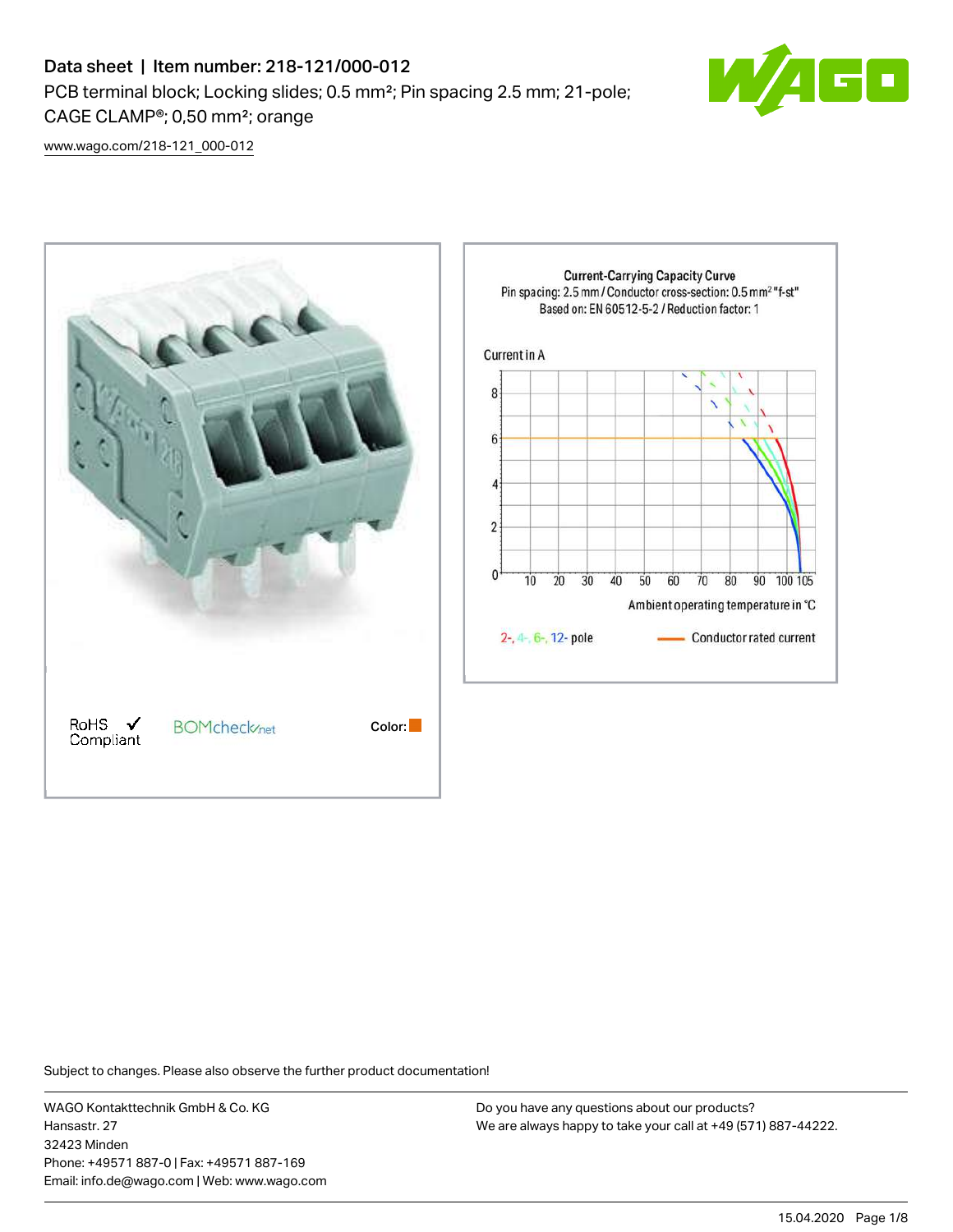



#### Item description

- П Terminal strips are just 8.1 mm tall and feature an innovative, locking slide-actuated CAGE CLAMP®
- $\blacksquare$ Several clamping units can be held open simultaneously
- П Easily terminate stranded conductors in

tight spaces (e.g., bus connectors)

#### Data Electrical data

### Ratings per IEC/EN 60664-1

| Ratings per                     | IEC/EN 60664-1 |
|---------------------------------|----------------|
| Rated voltage (III / 3)         | 80 V           |
| Rated impulse voltage (III / 3) | $2.5$ kV       |
| Rated voltage (III / 2)         | 160 V          |
| Rated impulse voltage (III / 2) | $2.5$ kV       |
| Rated voltage (II / 2)          | 320 V          |
| Rated impulse voltage (II / 2)  | $2.5$ kV       |
| Rated current                   | 6A             |

Subject to changes. Please also observe the further product documentation!

WAGO Kontakttechnik GmbH & Co. KG Hansastr. 27 32423 Minden Phone: +49571 887-0 | Fax: +49571 887-169 Email: info.de@wago.com | Web: www.wago.com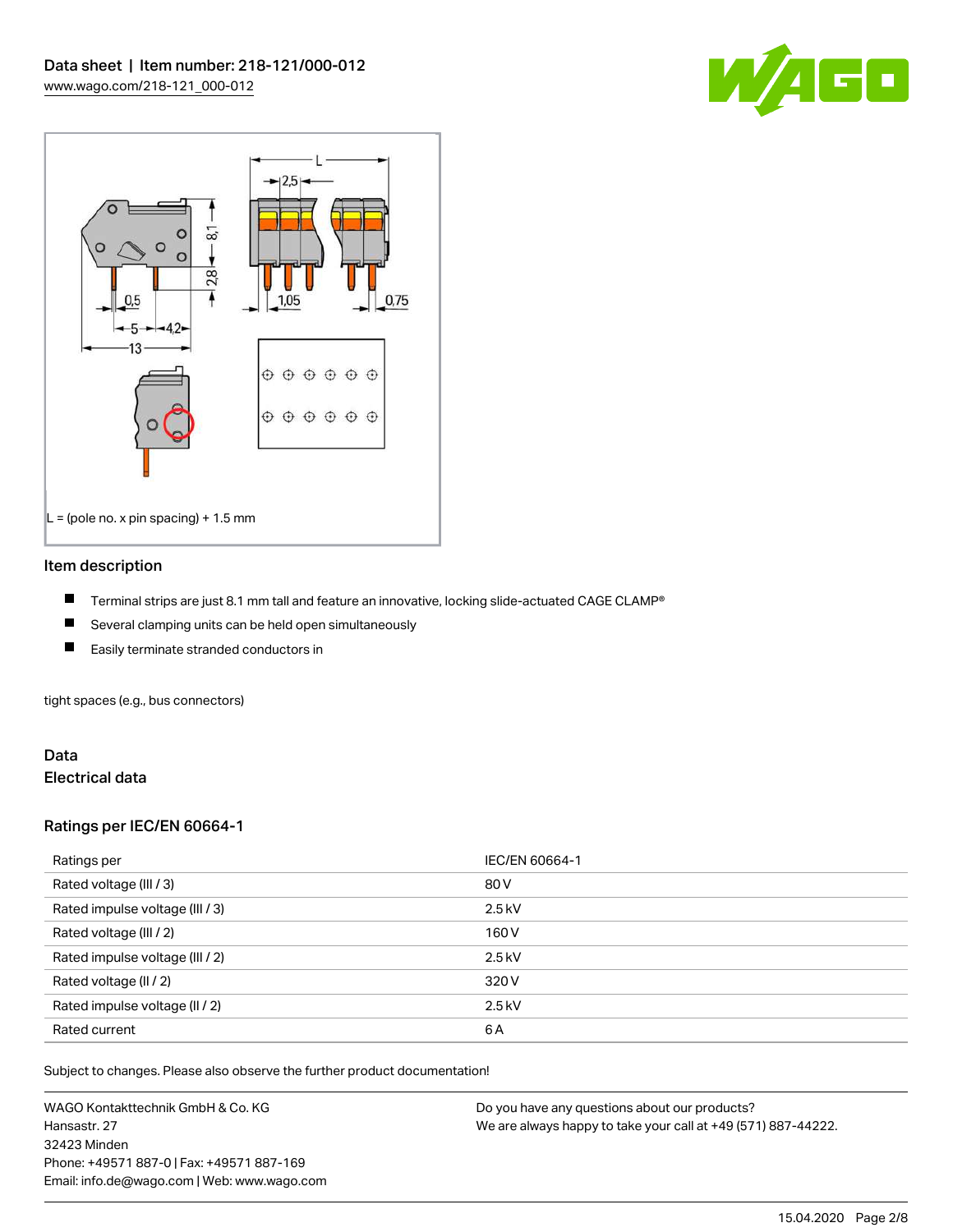

Legend (ratings) (III / 2) ≙ Overvoltage category III / Pollution degree 2

#### Approvals per UL 1059

| Rated voltage UL (Use Group B) | 150 V   |
|--------------------------------|---------|
| Rated current UL (Use Group B) |         |
| Approvals per                  | UL 1059 |

## Approvals per CSA

| Rated voltage CSA (Use Group B) | 150 V |
|---------------------------------|-------|
| Rated current CSA (Use Group B) |       |

## Connection data

| Connection technology                                       | CAGE CLAMP®                                                              |
|-------------------------------------------------------------|--------------------------------------------------------------------------|
| Actuation type                                              | Slider                                                                   |
| Solid conductor                                             | $0.080.5$ mm <sup>2</sup> / 28  20 AWG                                   |
| Fine-stranded conductor                                     | $0.080.5$ mm <sup>2</sup> / 28  20 AWG                                   |
| Fine-stranded conductor with ferrule with plastic collar    | $0.25$ mm <sup>2</sup>                                                   |
| Fine-stranded conductor with ferrule without plastic collar | $0.25$ mm <sup>2</sup>                                                   |
| Strip length                                                | $56$ mm $/ 0.20.24$ inch                                                 |
| Conductor entry angle to the PCB                            | $40^{\circ}$                                                             |
| No. of poles                                                | 21                                                                       |
| Total number of connection points                           | 21                                                                       |
| Total number of potentials                                  | 21                                                                       |
| Number of connection types                                  | 1                                                                        |
| Number of levels                                            | 1                                                                        |
| Note (conductor cross-section)                              | Terminating 0.75 mm <sup>2</sup> /18 AWG conductors is possible; however |
|                                                             | insulation diameter allows only every other clamping unit to be          |
|                                                             | terminated with this conductor size.                                     |

# Geometrical Data

| Pin spacing             | 2,5 mm / 0.098 inch  |
|-------------------------|----------------------|
| Width                   | 54 mm / 2.126 inch   |
| Height                  | 10,9 mm / 0.429 inch |
| Height from the surface | 8,1 mm / 0.319 inch  |
| Depth                   | 13 mm / 0.512 inch   |
| Solder pin length       | $2.8$ mm             |
| Solder pin dimensions   | $0.5 \times 0.75$ mm |

Subject to changes. Please also observe the further product documentation!

WAGO Kontakttechnik GmbH & Co. KG Hansastr. 27 32423 Minden Phone: +49571 887-0 | Fax: +49571 887-169 Email: info.de@wago.com | Web: www.wago.com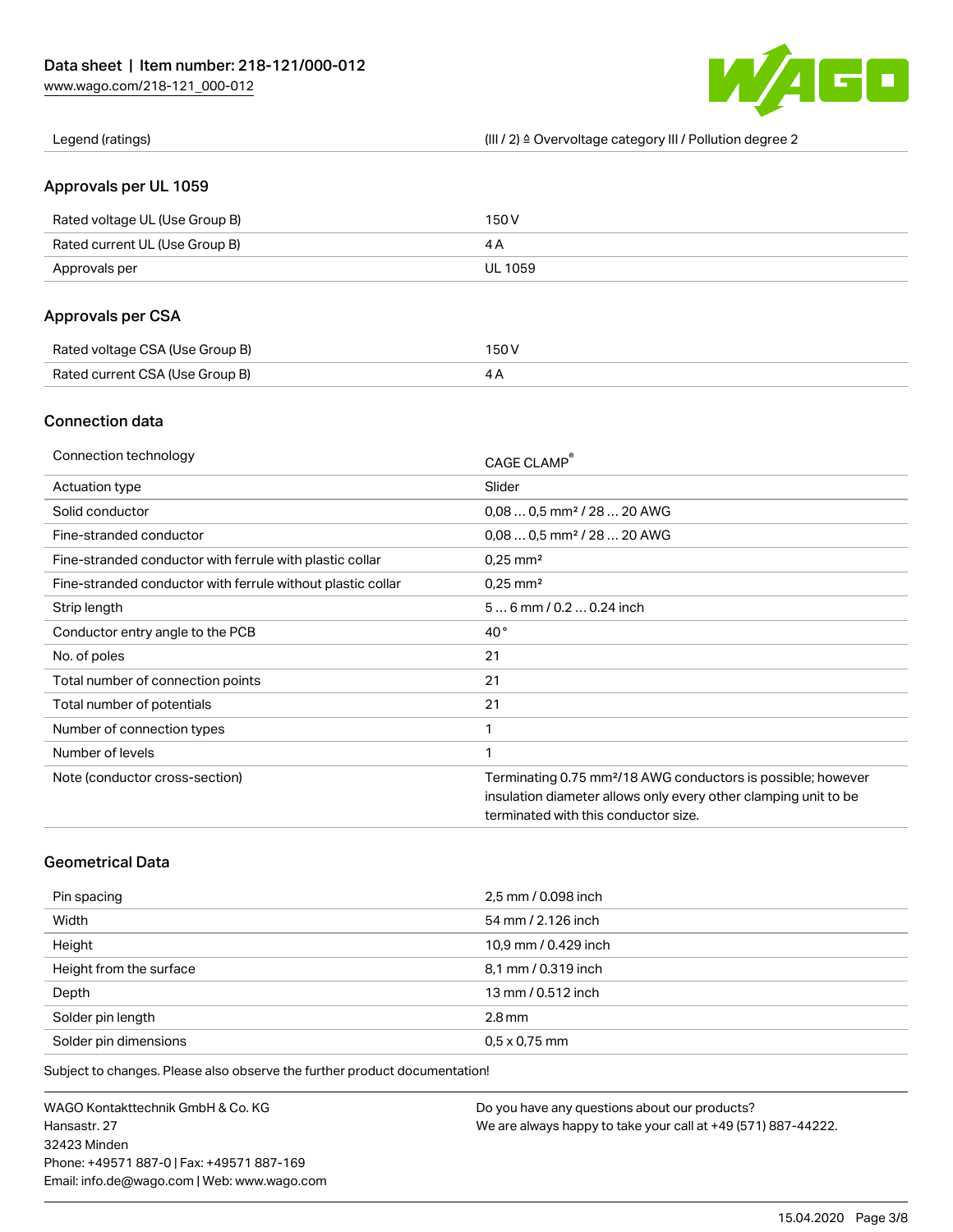

| Drilled hole diameter (tolerance) | $(+0.1)$<br>mm |  |
|-----------------------------------|----------------|--|
|-----------------------------------|----------------|--|

#### PCB contact

| PCB contact                         | THT                                      |
|-------------------------------------|------------------------------------------|
| Solder pin arrangement              | over the entire terminal strip (in-line) |
| Number of solder pins per potential |                                          |

# Material Data

| Color                       | orange                                |
|-----------------------------|---------------------------------------|
| Material group              |                                       |
| Insulating material         | Polyamide 66 (PA 66)                  |
| Flammability class per UL94 | V <sub>0</sub>                        |
| Clamping spring material    | Chrome nickel spring steel (CrNi)     |
| Contact material            | Electrolytic copper $(E_{\text{Cl}})$ |
| Contact plating             | tin-plated                            |
| Fire load                   | 0.087 MJ                              |
| Weight                      | 6.8 g                                 |
|                             |                                       |

## Environmental Requirements

# Commercial data

| $D_{20}$<br>aina type | BOX   |
|-----------------------|-------|
| <b>GTIN</b>           | 87811 |

# Approvals / Certificates

#### Country specific Approvals

| Logo                | Approval                               | <b>Additional Approval Text</b> | Certificate<br>name |
|---------------------|----------------------------------------|---------------------------------|---------------------|
| <b>R</b>            | <b>CSA</b><br>DEKRA Certification B.V. | C22.2 No. 158                   | 1565656             |
| <b>UL-Approvals</b> |                                        |                                 |                     |

#### Logo Approval And American Additional Approval Text **Certificate** name

Subject to changes. Please also observe the further product documentation!

| WAGO Kontakttechnik GmbH & Co. KG           | Do you have any questions about our products?                 |
|---------------------------------------------|---------------------------------------------------------------|
| Hansastr. 27                                | We are always happy to take your call at +49 (571) 887-44222. |
| 32423 Minden                                |                                                               |
| Phone: +49571 887-0   Fax: +49571 887-169   |                                                               |
| Email: info.de@wago.com   Web: www.wago.com |                                                               |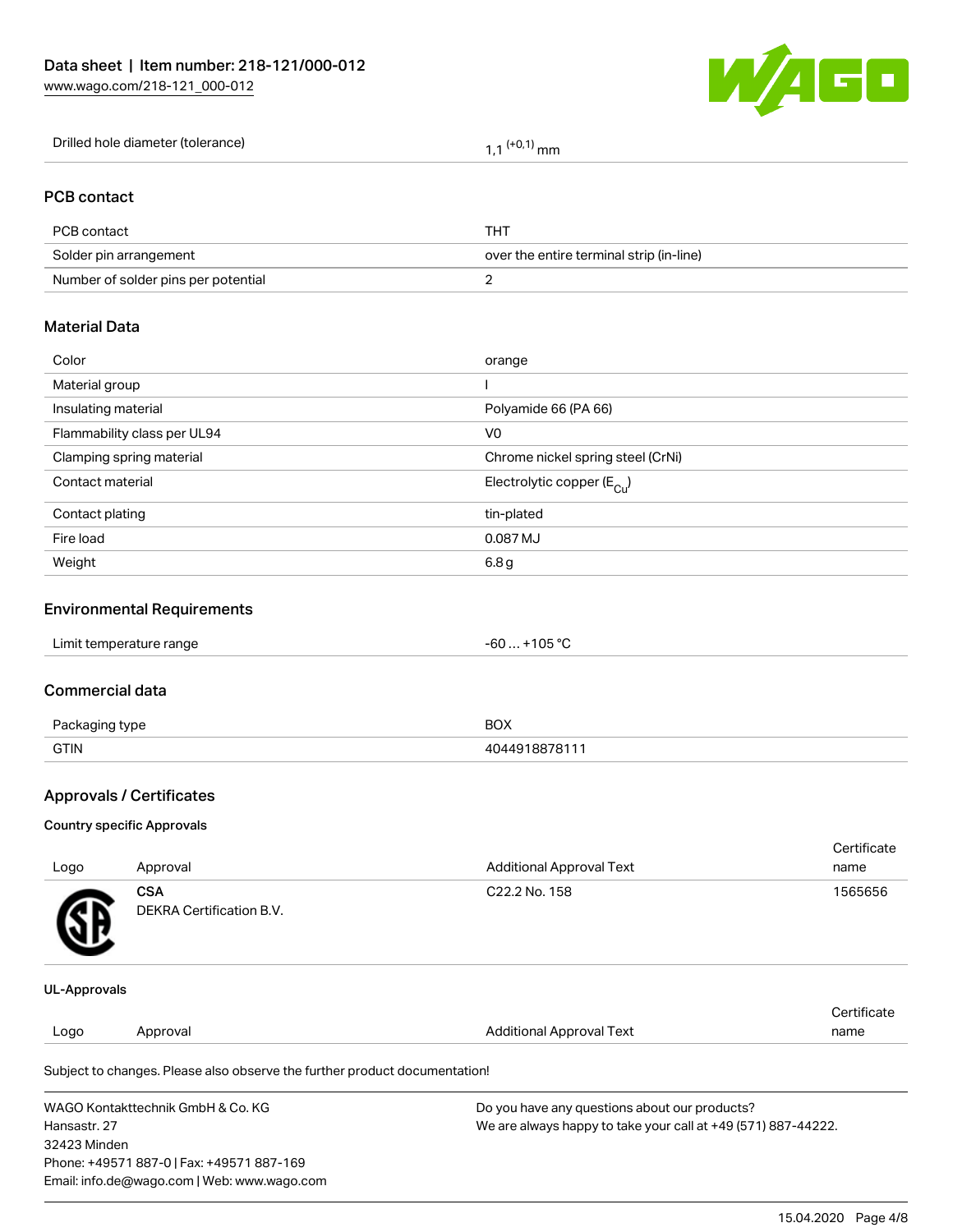



UL 1059 20190630-E45172

Counterpart

# Compatible products

| ۰.<br>M. | . .<br>M.<br>۰. |  |
|----------|-----------------|--|
|          |                 |  |

|                     | Item no.: 216-131<br>Ferrule; Sleeve for 0.25 mm <sup>2</sup> / AWG 24; uninsulated; electro-tin plated                                                            | www.wago.com/216-131             |  |
|---------------------|--------------------------------------------------------------------------------------------------------------------------------------------------------------------|----------------------------------|--|
|                     | Item no.: 216-151<br>Ferrule; Sleeve for 0.25 mm <sup>2</sup> / AWG 24; uninsulated; electro-tin plated                                                            | www.wago.com/216-151             |  |
|                     | Item no.: 216-301                                                                                                                                                  |                                  |  |
|                     | Ferrule; Sleeve for 0.25 mm <sup>2</sup> / AWG 24; insulated; electro-tin plated; yellow                                                                           | www.wago.com/216-301             |  |
|                     | Item no.: 216-321                                                                                                                                                  | www.wago.com/216-321             |  |
|                     | Ferrule; Sleeve for 0.25 mm <sup>2</sup> / AWG 24; insulated; electro-tin plated; yellow                                                                           |                                  |  |
| Marking accessories |                                                                                                                                                                    |                                  |  |
|                     | Item no.: 210-331/250-202<br>Marking strips; as a DIN A4 sheet; MARKED; 1-16 (400x); Height of marker strip: 2.3 mm/0.091 in; Strip                                | www.wago.com/210-331<br>/250-202 |  |
|                     | length 182 mm; Horizontal marking; Self-adhesive; white                                                                                                            |                                  |  |
|                     | Item no.: 210-331/250-204                                                                                                                                          | www.wago.com/210-331             |  |
|                     | Marking strips; as a DIN A4 sheet; MARKED; 17-32 (400x); Height of marker strip: 2.3 mm/0.091 in; Strip<br>length 182 mm; Horizontal marking; Self-adhesive; white | /250-204                         |  |
|                     | Item no.: 210-331/250-206                                                                                                                                          |                                  |  |
|                     | Marking strips; as a DIN A4 sheet; MARKED; 33-48 (400x); Height of marker strip: 2.3 mm/0.091 in; Strip<br>length 182 mm; Horizontal marking; Self-adhesive; white | www.wago.com/210-331<br>/250-206 |  |
|                     | Item no.: 210-331/250-207                                                                                                                                          |                                  |  |
|                     | Marking strips; as a DIN A4 sheet; MARKED; 1-48 (100x); Height of marker strip: 2.3 mm/0.091 in; Strip<br>length 182 mm; Horizontal marking; Self-adhesive; white  | www.wago.com/210-331<br>/250-207 |  |
| check               |                                                                                                                                                                    |                                  |  |
|                     | Item no.: 735-500                                                                                                                                                  |                                  |  |
|                     | Test pin; 1 mm Ø; with solder connection for test wire                                                                                                             | www.wago.com/735-500             |  |
| tools               |                                                                                                                                                                    |                                  |  |

Subject to changes. Please also observe the further product documentation!

WAGO Kontakttechnik GmbH & Co. KG Hansastr. 27 32423 Minden Phone: +49571 887-0 | Fax: +49571 887-169 Email: info.de@wago.com | Web: www.wago.com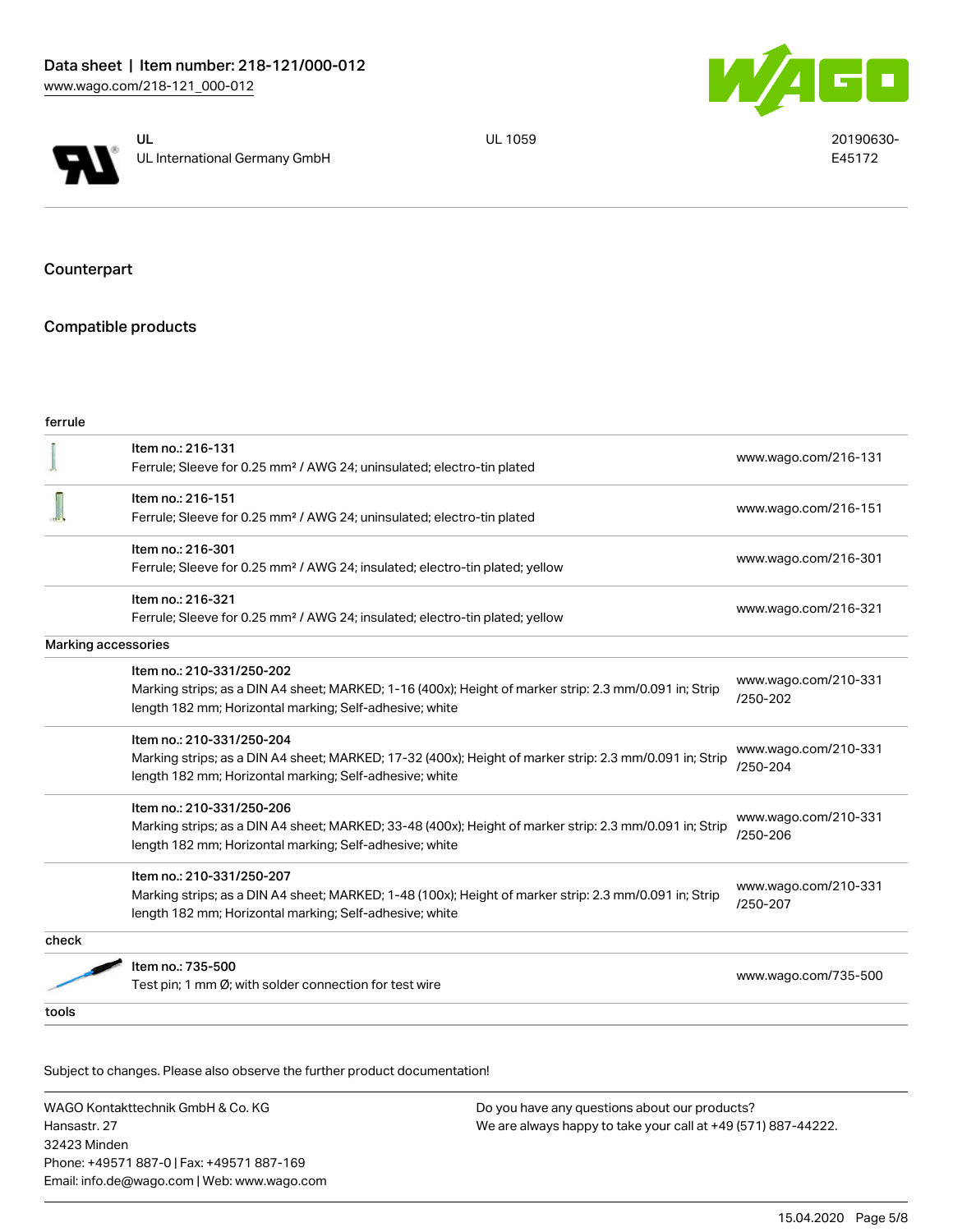

|                          | Item no.: 210-647<br>Operating tool; Blade: 2.5 x 0.4 mm; with a partially insulated shaft                                                                             |             | www.wago.com/210-647 |          |  |
|--------------------------|------------------------------------------------------------------------------------------------------------------------------------------------------------------------|-------------|----------------------|----------|--|
|                          | Item no.: 210-719<br>Operating tool; Blade: 2.5 x 0.4 mm; with a partially insulated shaft                                                                             |             | www.wago.com/210-719 |          |  |
| <b>Downloads</b>         | Documentation                                                                                                                                                          |             |                      |          |  |
|                          | <b>Additional Information</b>                                                                                                                                          |             |                      |          |  |
|                          | Technical explanations                                                                                                                                                 | Apr 3, 2019 | pdf<br>3.6 MB        | Download |  |
| CAD/CAE-Data<br>CAD data |                                                                                                                                                                        |             |                      |          |  |
|                          | 2D/3D Models 218-121/000-012                                                                                                                                           |             | <b>URL</b>           | Download |  |
| <b>PCB Design</b>        |                                                                                                                                                                        |             |                      |          |  |
|                          | Symbol and Footprint 218-121/000-012                                                                                                                                   |             | URL                  | Download |  |
|                          | CAx data for your PCB design, consisting of "schematic symbols and PCB footprints",<br>allow easy integration of the WAGO component into your development environment. |             |                      |          |  |
|                          | Supported formats:                                                                                                                                                     |             |                      |          |  |
| ш                        | Accel EDA 14 & 15                                                                                                                                                      |             |                      |          |  |
| ш                        | Altium 6 to current version                                                                                                                                            |             |                      |          |  |
| ш                        | Cadence Allegro                                                                                                                                                        |             |                      |          |  |
| ш                        | DesignSpark                                                                                                                                                            |             |                      |          |  |
| H                        | Eagle Libraries                                                                                                                                                        |             |                      |          |  |
| H.                       | KiCad                                                                                                                                                                  |             |                      |          |  |
| $\blacksquare$           | <b>Mentor Graphics BoardStation</b>                                                                                                                                    |             |                      |          |  |
| П                        | Mentor Graphics Design Architect                                                                                                                                       |             |                      |          |  |
| ш                        | Mentor Graphics Design Expedition 99 and 2000                                                                                                                          |             |                      |          |  |
| Ш                        | OrCAD 9.X PCB and Capture                                                                                                                                              |             |                      |          |  |
| ш                        | PADS PowerPCB 3, 3.5, 4.X, and 5.X                                                                                                                                     |             |                      |          |  |
| ш                        | PADS PowerPCB and PowerLogic 3.0                                                                                                                                       |             |                      |          |  |
| ш                        | PCAD 2000, 2001, 2002, 2004, and 2006                                                                                                                                  |             |                      |          |  |
| ш                        | Pulsonix 8.5 or newer                                                                                                                                                  |             |                      |          |  |

**STL** 

Subject to changes. Please also observe the further product documentation!

WAGO Kontakttechnik GmbH & Co. KG Hansastr. 27 32423 Minden Phone: +49571 887-0 | Fax: +49571 887-169 Email: info.de@wago.com | Web: www.wago.com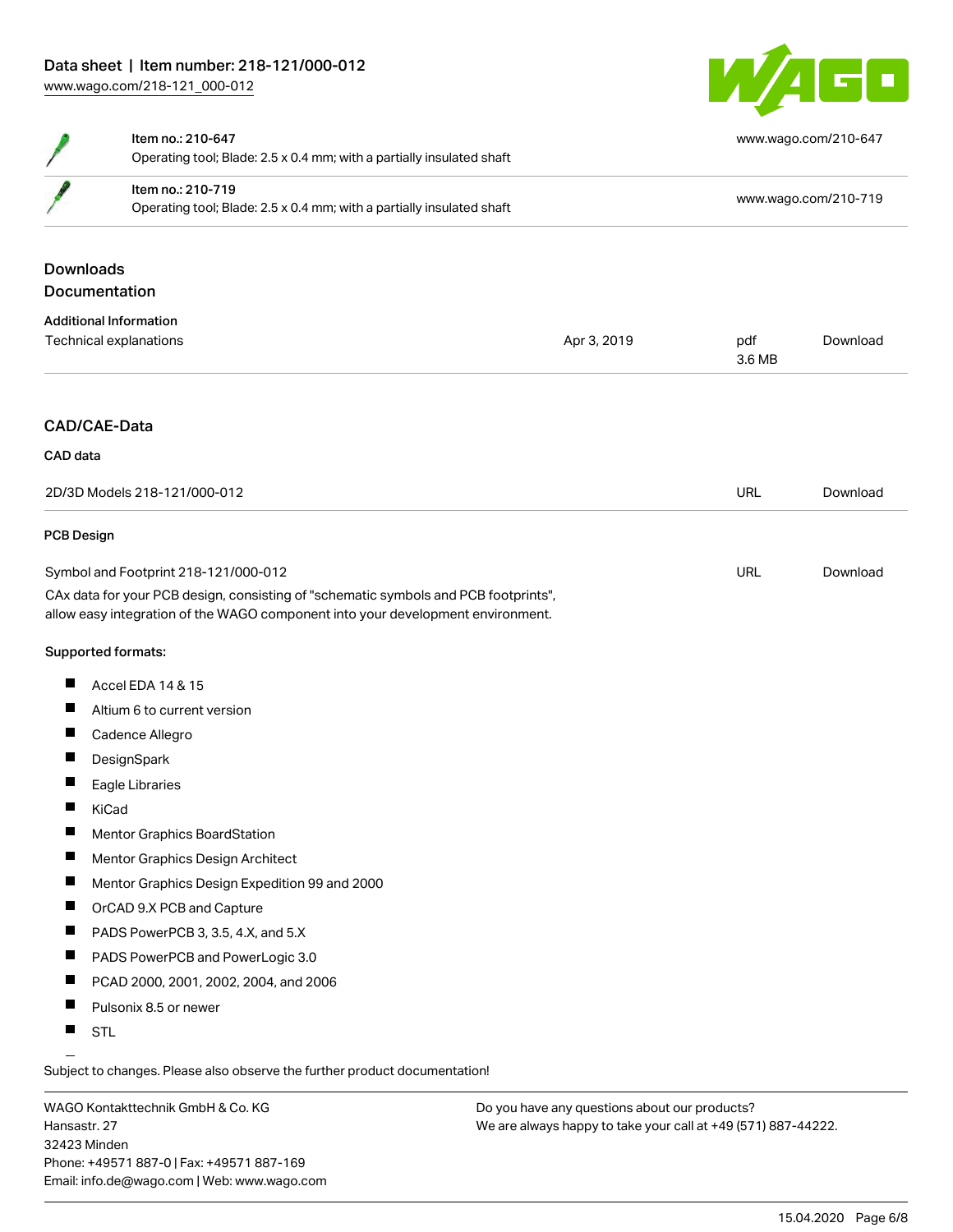- $\blacksquare$ 3D STEP
- $\blacksquare$ TARGET 3001!
- $\blacksquare$ View Logic ViewDraw
- $\blacksquare$ Quadcept
- П Zuken CadStar 3 and 4
- П Zuken CR-5000 and CR-8000

PCB Component Libraries (EDA), PCB CAD Library Ultra Librarian

## Installation Notes

#### Conductor termination



Terminating stranded conductors in confined spaces requires a great deal of patience, unless you use the new 218 Series PCB Terminal Strips. The clamping units of these strips can be held open during termination process via integrated locking slide.



Terminating 0.75 mm² (18 AWG) conductors is possible; however, insulation diameter allows only every other clamping unit to be terminated with this conductor size.



Conductor termination: To momentarily open the clamping unit, use screwdriver and then insert a stripped conductor. To open clamping unit for an extended period, move locking slide toward conductor entry hole. Then fully insert stripped conductor and move locking slide back to original position (also possible to perform with fingernail).

Subject to changes. Please also observe the further product documentation!

WAGO Kontakttechnik GmbH & Co. KG Hansastr. 27 32423 Minden Phone: +49571 887-0 | Fax: +49571 887-169 Email: info.de@wago.com | Web: www.wago.com